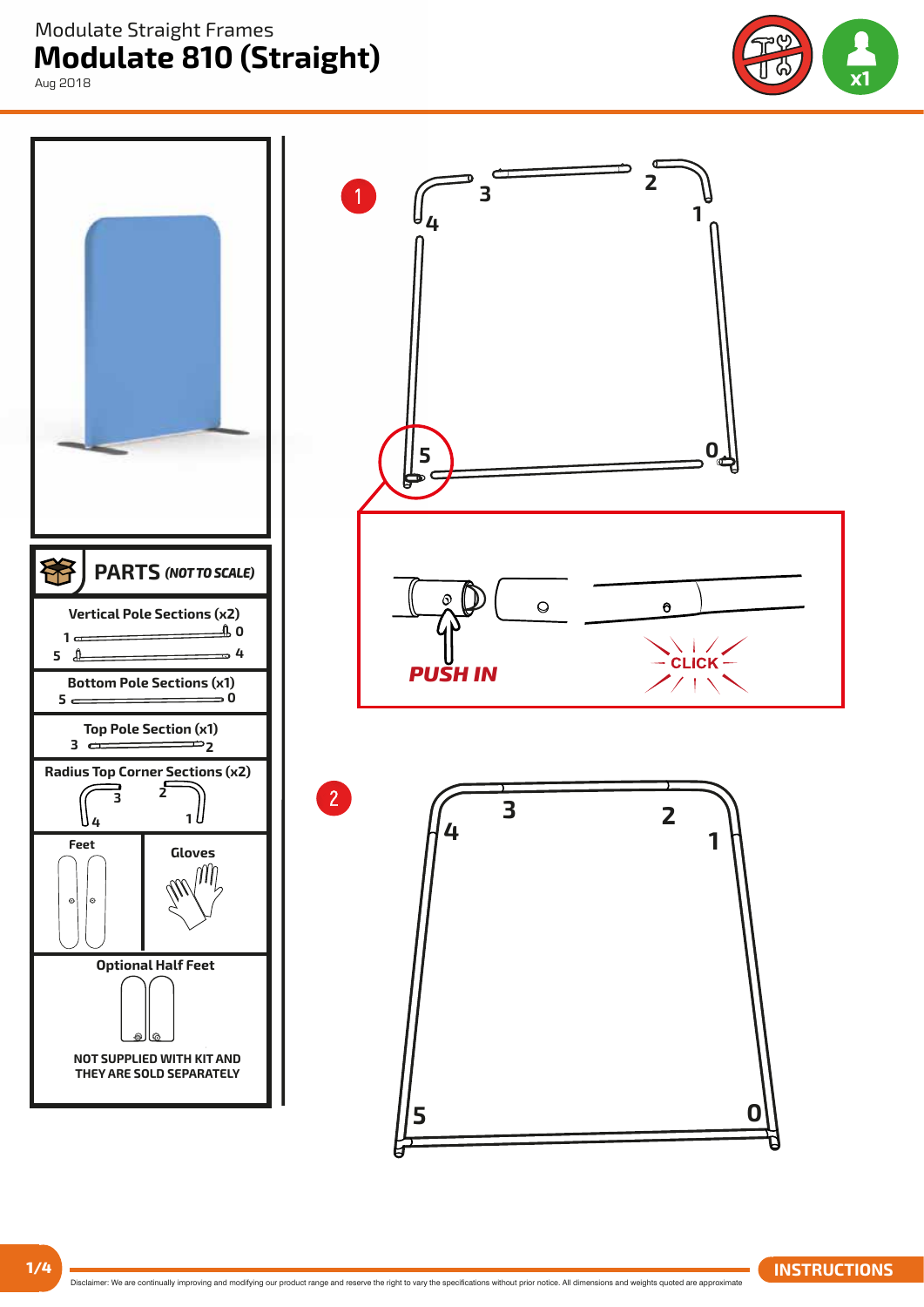**Modulate 810 (Straight)**  Modulate Straight Frames

Aug 2018



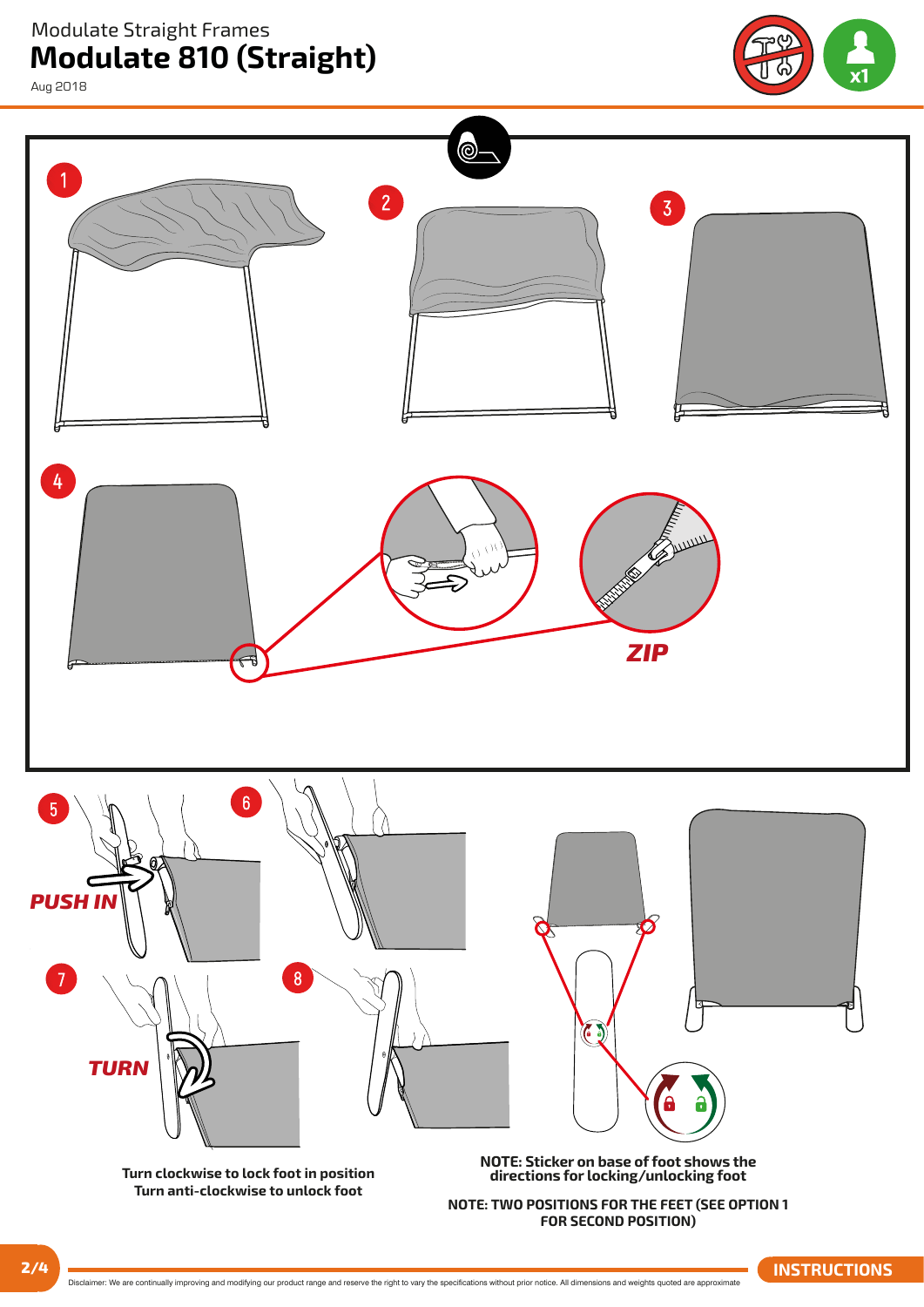